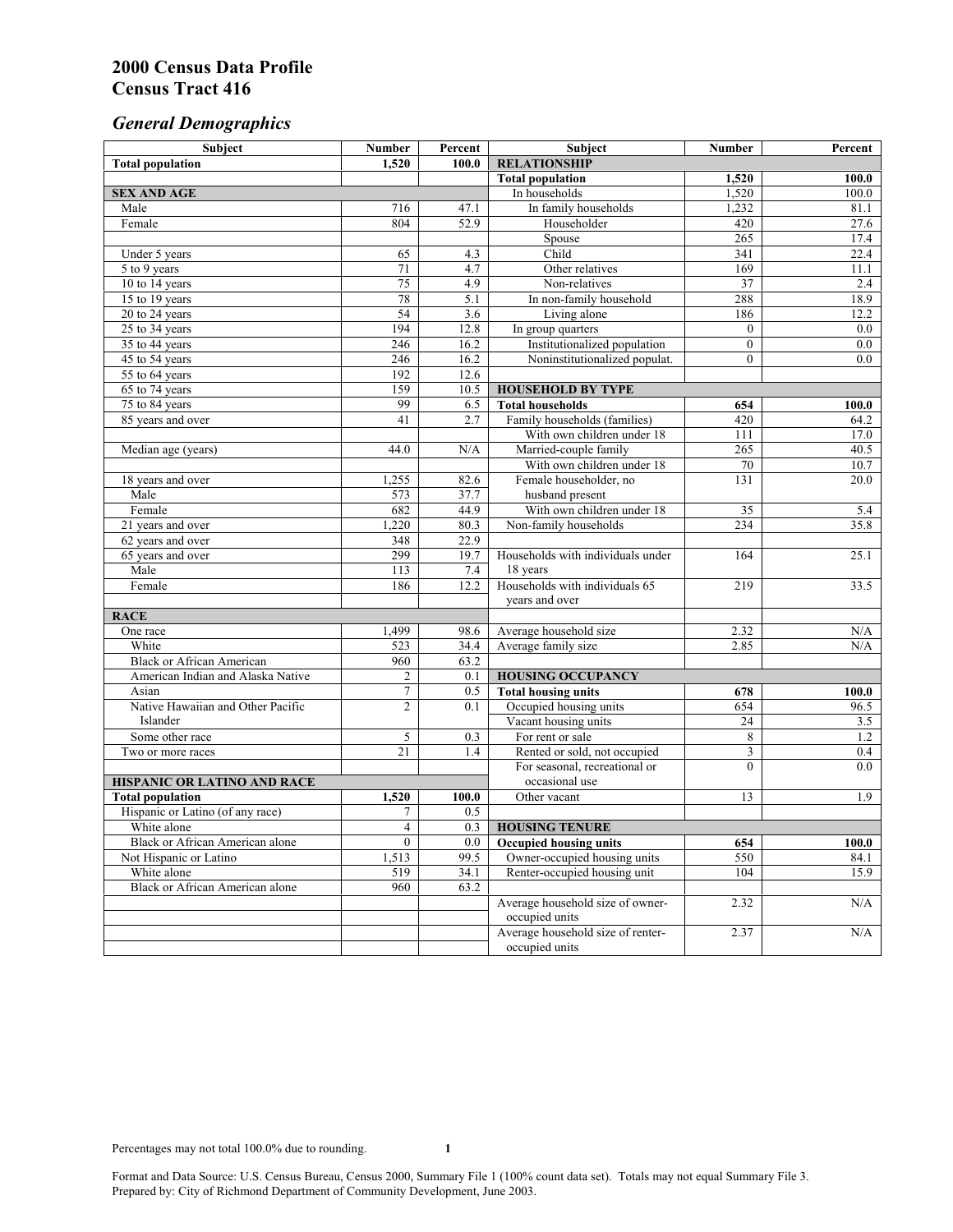## *Social Characteristics*

| <b>Subject</b>                                  | <b>Number</b>            | Percent       | <b>Subject</b>                                                                  | <b>Number</b>    | Percent          |
|-------------------------------------------------|--------------------------|---------------|---------------------------------------------------------------------------------|------------------|------------------|
| <b>SCHOOL ENROLLMENT</b>                        | <b>RESIDENCE IN 1995</b> |               |                                                                                 |                  |                  |
| Population 3 years and over enrolled in         | 303                      | 100.0         | Population 5 years and over                                                     | 1,407            | 100.0            |
| school                                          |                          |               | Same house in 1995                                                              | 962              | 68.4             |
| Nursery school, preschool                       | 14                       | 4.6           | Different house in the U.S. in                                                  | 445              | 31.6             |
| Kindergarten                                    | 5                        | 1.7           | 1995                                                                            |                  |                  |
| Elementary school (grades 1-8)                  | 104                      | 34.3          | Same county                                                                     | 290              | 20.6             |
| High school (grades 9-12)                       | 76                       | 25.1          | Different county                                                                | 155              | 11.0             |
| College or graduate school                      | 104                      | 34.3          | Same state                                                                      | 112              | 8.0              |
|                                                 |                          |               | Different state                                                                 | 43               | 3.1              |
| <b>EDUCATIONAL ATTAINMENT</b>                   | Elsewhere in 1995        | $\Omega$      | 0.0                                                                             |                  |                  |
| Population 25 years and over                    | 1,154                    | 100.0         |                                                                                 |                  |                  |
| Less than 9 <sup>th</sup> grade                 | 67                       | 5.8           | NATIVITY AND PLACE OF BIRTH                                                     |                  |                  |
| $9th$ to $12th$ grade, no diploma               | 159                      | 13.8          | <b>Total population</b>                                                         | 1,459            | 100.0            |
| High school graduate (includes equivalency)     | 224                      | 19.4          | Native                                                                          | 1.446            | 99.1             |
| Some college, no degree                         | 250                      | 21.7          | <b>Born</b> in United States                                                    | 1,420            | 97.3             |
| Associate degree                                | 23                       | 2.0           | State of residence                                                              | 1,014            | 69.5             |
| Bachelor's degree                               | 221                      | 19.2          | Different state                                                                 | 406              | 27.8             |
| Graduate or professional degree                 | 210                      | 18.2          | Born outside United States                                                      | 26               | 1.8              |
| Percent high school graduate or higher          | 80.4%                    | N/A           | Foreign born                                                                    | 13               | $\overline{0.9}$ |
| Percent bachelor's degree or higher             | 37.3%                    | N/A           | Entered 1990 to March 2000                                                      | $\overline{0}$   | 0.0              |
|                                                 |                          |               | Naturalized citizen                                                             | 8                | 0.5              |
| <b>MARITAL STATUS</b>                           |                          | Not a citizen | 5                                                                               | 0.3              |                  |
| Population 15 years and over                    | 1,290                    | 100.0         |                                                                                 |                  |                  |
| Never married                                   | 374                      | 29.0          | <b>REGION OF BIRTH OF FOREIGN BORN</b>                                          |                  |                  |
| Now married, not including separated            | 574                      | 44.5          | Total (excluding born at sea)                                                   | 13               | 100.0            |
| Separated                                       | 57                       | 4.4           | Europe                                                                          | 8                | 61.5             |
| Widowed                                         | 153                      | 11.9          | Asia                                                                            | $\overline{0}$   | $0.0\,$          |
| Female                                          | 131                      | 10.2          | Africa                                                                          | $\Omega$         | 0.0              |
| Divorced                                        | 132<br>98                | 10.2          | Oceania                                                                         | $\Omega$         | 0.0              |
| Female                                          |                          | 7.6           | Latin America                                                                   | 5<br>$\theta$    | 38.5             |
|                                                 |                          |               | Northern America                                                                |                  | 0.0              |
| <b>GRANDPARENTS AS CAREGIVERS</b>               |                          |               |                                                                                 |                  |                  |
| Grandparent living in household with<br>38      |                          | 100.0         | <b>LANGUAGE SPOKEN AT HOME</b><br>Population 5 years and over<br>1,407<br>100.0 |                  |                  |
| one or more own grandchildren under 18<br>years |                          |               | English only                                                                    | 1,366            |                  |
| Grandparent responsible for grandchildren       | 12                       | 31.6          | Language other than English                                                     | 41               | 97.1<br>2.9      |
|                                                 |                          |               | Speak English less than                                                         | 24               | 1.7              |
| <b>VETERAN STATUS</b>                           |                          |               | "very well"                                                                     |                  |                  |
| Civilian population 18 years and over           | 1,231                    | 100.0         | Spanish                                                                         | 29               | 2.1              |
| Civilian veterans                               | 192                      | 15.6          | Speak English less than                                                         | 16               | 1.1              |
|                                                 |                          |               | "very well"                                                                     |                  |                  |
| <b>DISABILITY STATUS OF THE CIVILIAN</b>        | Other Indo-European      | 12            | 0.9                                                                             |                  |                  |
| NONINSTITUTIONALIZED POPULATION                 | languages                |               |                                                                                 |                  |                  |
| Population 5 to 20 years                        | 188                      | 100.0         | Speak English less than                                                         | 8                | 0.6              |
| With a disability                               | $\overline{4}$           | 2.1           | "very well"                                                                     |                  |                  |
| Population 21 to 64 years                       | 900                      | 100.0         | Asian and Pacific Island                                                        | $\theta$         | 0.0              |
| With a disability                               | 197                      | 21.9          | languages                                                                       |                  |                  |
| Percent employed                                | 60.9%                    | N/A           | Speak English less than                                                         | $\mathbf{0}$     | 0.0              |
| No disability                                   | 703                      | 78.1          | "very well"                                                                     |                  |                  |
| Percent employed                                | 82.6%                    | N/A           | Other Languages                                                                 | $\boldsymbol{0}$ | $0.0\,$          |
| Population 65 years and over                    | 310                      | 100.0         | Speak English less than                                                         | $\mathbf{0}$     | 0.0              |
| With a disability                               | 144                      | 46.5          | "very well"                                                                     |                  |                  |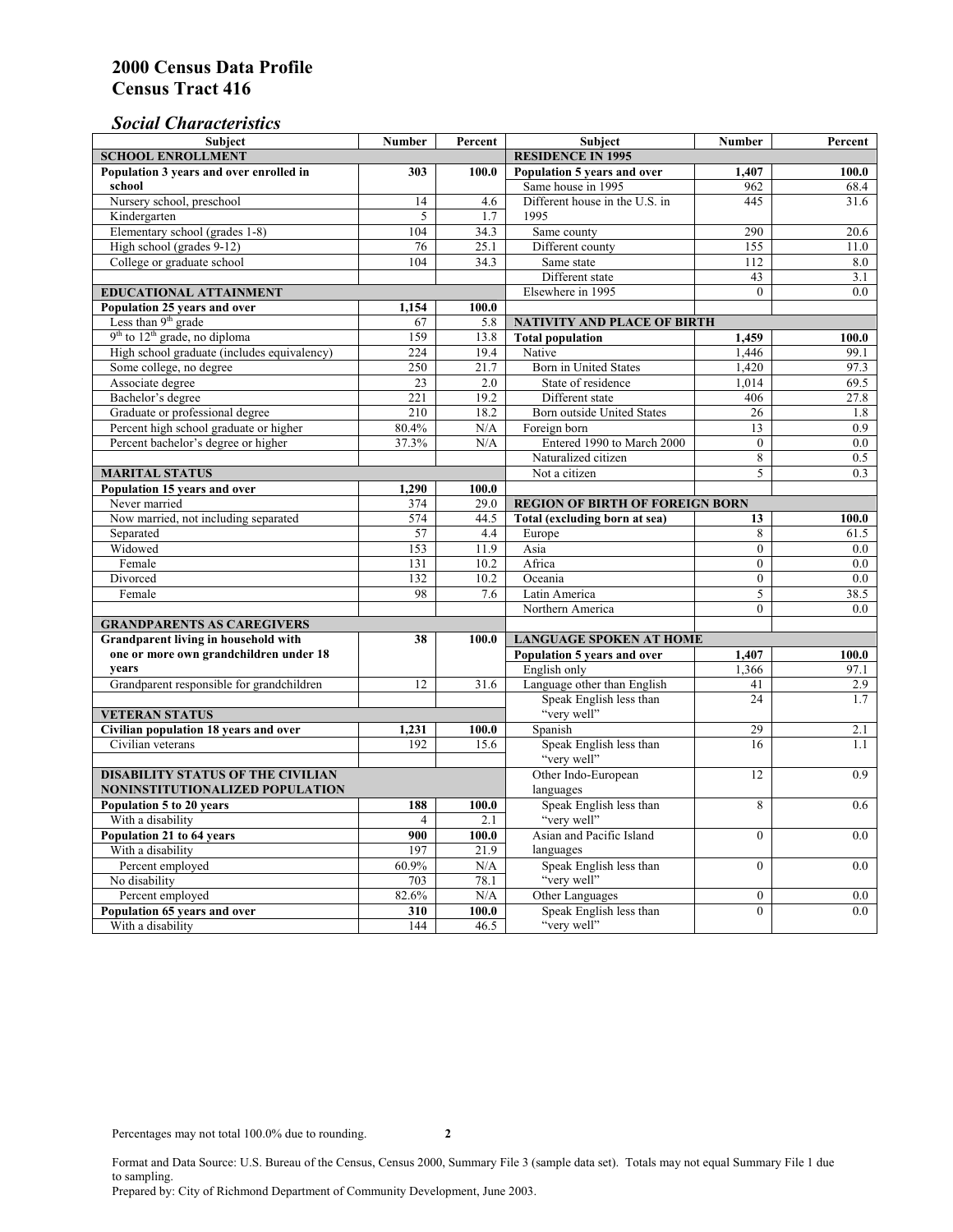#### *Economic Characteristics*

| <b>Subject</b>                                     | Number           | Percent               | Subject                              | Number           | Percent    |
|----------------------------------------------------|------------------|-----------------------|--------------------------------------|------------------|------------|
| <b>EMPLOYMENT STATUS</b>                           |                  | <b>INCOME IN 1999</b> |                                      |                  |            |
| Population 16 years and over                       | 1,269            | 100.0                 | <b>Households</b>                    | 635              | 100.0      |
| In labor force                                     | 781              | 61.5                  | Less than \$10,000                   | 58               | 9.1        |
| Civilian labor force                               | 772              | 60.8                  | \$10,000 to \$14,999                 | 36               | 5.7        |
| Employed                                           | 735              | 57.9                  | \$15,000 to \$24,999                 | 77               | 12.1       |
| Unemployed                                         | 37               | 2.9                   | \$25,000 to \$34,999                 | 85               | 13.4       |
| Percent of civilian labor force                    | 4.8%             | N/A                   | \$35,000 to \$49,999                 | 112              | 17.6       |
| Armed Forces                                       | 9                | 0.7                   | \$50,000 to \$74,999                 | 102              | 16.1       |
| Not in labor force                                 | 488              | 38.5                  | \$75,000 to \$99,999                 | 70               | 11.0       |
| Females 16 years and over                          | 747              | 100.0                 | \$100,000 to \$149,999               | 54               | 8.5        |
| In labor force                                     | 430              | 57.6                  | \$150,000 to \$199,999               | $\overline{23}$  | 3.6        |
| Civilian labor force                               | 430              | 57.6                  | \$200,000 or more                    | 18               | 2.8        |
| Employed                                           | 419              | 56.1                  | Median household income (dollars)    | 40,329           | N/A        |
| Own children under 6 years                         | 65               | 100.0                 |                                      |                  |            |
| All parents in family in labor force               | 65               | 100.0                 | With earnings                        | 461              | 72.6       |
|                                                    |                  |                       | Mean earnings (dollars)              | 55,565           | N/A        |
| <b>COMMUTING TO WORK</b>                           |                  |                       | With Social Security income          | 253              | 39.8       |
|                                                    |                  |                       |                                      |                  | N/A        |
| Workers 16 years and over                          | 730              | 100.0                 | Mean Social Security income          | 11,259           |            |
| Car, truck, or van – drove alone                   | 559              | 76.6                  | (dollars)                            |                  |            |
| Car, truck, or van - carpooled                     | 81               | 11.1                  | With Supplemental Security income    | 61               | 9.6        |
| Public transportation (including taxicab)          | $\overline{23}$  | $\overline{3.2}$      | Mean Supplemental Security           | 4,615            | N/A        |
| Walked                                             | $\mathbf{0}$     | 0.0                   | income (dollars)                     |                  |            |
| Other means                                        | 46               | 6.3                   | With public assistance income        | 11               | 1.7        |
| Worked at home                                     | $\overline{21}$  | 2.9                   | Mean public assistance income        | 1,036            | N/A        |
| Mean travel time to work (minutes)                 | 23.1             | N/A                   | (dollars)                            |                  |            |
|                                                    |                  |                       | With retirement income (dollars)     | 171              | 26.9       |
| Employed civilian population 16 years and over     | 735              | 100.0                 | Mean retirement income (dollars)     | 25,254           | N/A        |
| <b>OCCUPATION</b>                                  |                  |                       |                                      |                  |            |
| Management, professional, and related occupations  | 262              | 35.6                  | <b>Families</b>                      | 391              | 100.0      |
| Service occupations                                | 112              | 15.2                  | Less than \$10,000                   | 17               | 4.3        |
| Sales and office occupations                       | 279              | 38.0                  | \$10,000 to \$14,999                 | 30               | 7.7        |
| Farming, fishing, and forestry occupations         | $\boldsymbol{0}$ | 0.0                   | \$15,000 to \$24,999                 | 43               | 11.0       |
| Construction, extraction, and maintenance          | $\overline{30}$  | 4.1                   | \$25,000 to \$34,999                 | 36               | 9.2        |
| occupations                                        |                  |                       | \$35,000 to \$49,999                 | 62               | 15.9       |
| Production, transportation, and material moving    | 52               | 7.1                   | \$50,000 to \$74,999                 | 71               | 18.2       |
| occupations                                        |                  |                       | \$75,000 to \$99,999                 | 58               | 14.8       |
|                                                    |                  |                       | \$100,000 to \$149,999               | 33               | 8.4        |
| <b>INDUSTRY</b>                                    |                  |                       | \$150,000 to \$199,999               | 23               | 5.9        |
| Agriculture, forestry, fishing and hunting, and    | $\boldsymbol{0}$ | 0.0                   | \$200,000 or more                    | 18               | 4.6        |
| mining                                             |                  |                       | Median family income (dollars)       | 52,875           | N/A        |
| Construction                                       | 22               | 3.0                   |                                      |                  |            |
| Manufacturing                                      | $\overline{24}$  | 3.3                   | Per capita income (dollars)          | 25,866           | N/A        |
| Wholesale trade                                    | 19               | 2.6                   | <b>Median earnings (dollars)</b>     |                  |            |
| Retail trade                                       | 76               | 10.3                  | Male full-time, year-round workers   |                  |            |
|                                                    | 29               | 3.9                   | Female full-time, year-round workers | 43,125<br>31.821 | N/A<br>N/A |
| Transportation and warehousing, and utilities      |                  |                       |                                      |                  |            |
| Information                                        | 38               | 5.2                   |                                      | Number           | Percent    |
| Finance, insurance, real estate, and rental and    | 68               | 9.3                   |                                      | below            | below      |
| leasing                                            |                  |                       |                                      | poverty          | poverty    |
| Professional, scientific, management,              | 94               | 12.8                  | Subject                              | level            | level      |
| administrative, and waste management services      |                  |                       | <b>POVERTY STATUS IN 1999</b>        |                  |            |
| Educational, health and social services            | 230              | 31.3                  | <b>Families</b>                      | 28               | 7.2        |
| Arts, entertainment, recreation, accommodation and | 31               | 4.2                   | With related children under 18 years | $22\,$           | 17.2       |
| food services                                      |                  |                       | With related children under 5 years  | $\mathfrak{S}$   | 11.4       |
| Other services (except public administration)      | 31               | 4.2                   | Families with female householder, no | 22               | 17.6       |
| Public Administration                              | 73               | 9.9                   | husband present                      |                  |            |
|                                                    |                  |                       | With related children under 18 years | $22\,$           | 32.4       |
| <b>CLASS OF WORKER</b>                             |                  |                       | With related children under 5 years  | 5                | 29.4       |
| Private wage and salary workers                    | 478              | 65.0                  | Individuals                          | 125              | 8.6        |
| Government workers                                 | 192              | 26.1                  | 18 years and over                    | 84               | 6.8        |
| Self-employed workers in own not incorporated      | 65               | 8.8                   | 65 years and over                    | 37               | 11.9       |
| business                                           |                  |                       | Related children under 18 years      | 41               | 19.2       |
| Unpaid family workers                              | $\mathbf{0}$     | 0.0                   | Related children 5 to 17 years       | 35               | 21.6       |
|                                                    |                  |                       | Unrelated individuals 15 years and   | 44               | 13.2       |
|                                                    |                  |                       | over                                 |                  |            |
|                                                    |                  |                       |                                      |                  |            |

Percentages may not total 100.0% due to rounding. **3** 

Format and Data Source: U.S. Bureau of the Census, Census 2000, Summary File 3 (sample data set). Totals may not equal Summary File 1 due to sampling.

Prepared by: City of Richmond Department of Community Development, June 2003.